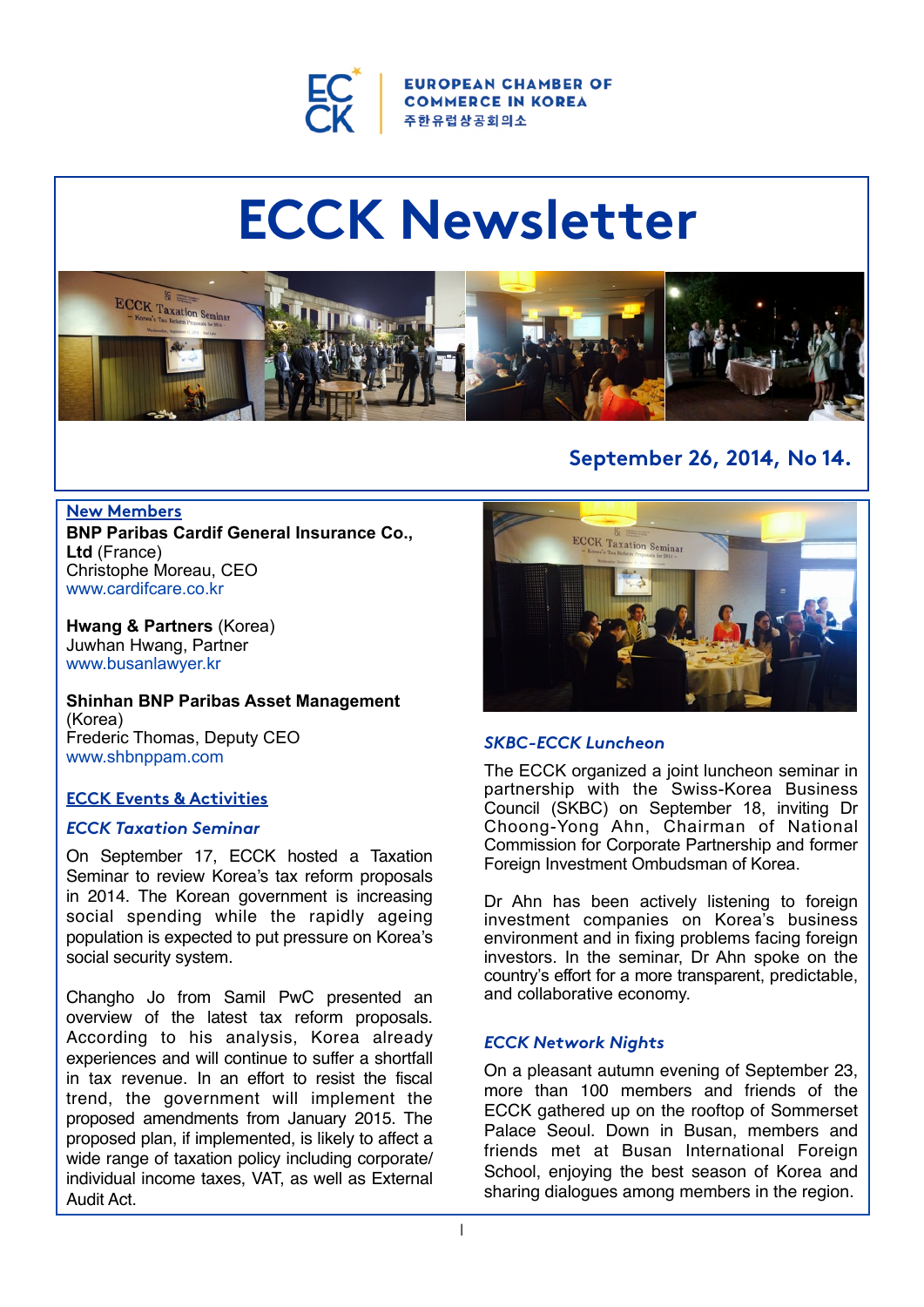

**EUROPEAN CHAMBER OF COMMERCE IN KOREA** 주한유럽상공회의소

ECCK is very grateful to ShinYoung, Sommerset Palace, and Busan International Foreign School for generous sponsorship and venues.



## *Senior Researcher*

The ECCK welcomes Linda HeeJung Lho, who has joined the Chamber as Senior Researcher. She will be supporting ECCK's PR and publications activities until December 2014. HeeJung holds a Bachelor's degree from Smith College and a Master's degree in Hospitality Management from School of Hotel Administration at Cornell University.

#### *Survey on Corporate Social Responsibility*

We would like to remind you of the CSR Survey currently underway. The survey aims to find a measurable dataset of how European companies have taken CSR strategies for the Korean society, particularly in comparison with the companies' CSR activities in their home countries. The data will be used to support the EU-Korea Social Forum, in the annex of the EU-Korea FTA. We appreciate in advance your time to participate in the survey.

#### [Proceed to survey](https://ko.surveymonkey.com/s/ECCKCSR)

#### *MOTIE Starts English SNS*

The Ministry of Trade, Industry, and Energy (MOTIE) opened its English social network service (SNS) on September 22.

"I hope our new English SNS pages help foreign investors find greater opportunities in the dynamic and creative South Korean economy," said Minister Yoon Sang-jick in a congratulatory message posted on the newly opened SNS pages.

Those who "Like" the MOTIE's Facebook, "Follow" its Twitter or visit its Flickr page will receive updates on the ministry's latest news and events as well as other useful information related to Korea. You can visit and join the MOTIE's new English SNS pages at:

**Facebook**:<https://www.facebook.com/MOTIEKoreaEng> **Twitter**:<https://www.twitter.com/MOTIEKoreaEng> **Flickr**:<https://www.flickr.com/photos/MOTIEKoreaEng>

More space.

More than happy. Was off a shook new Nonstop Contributions a

2